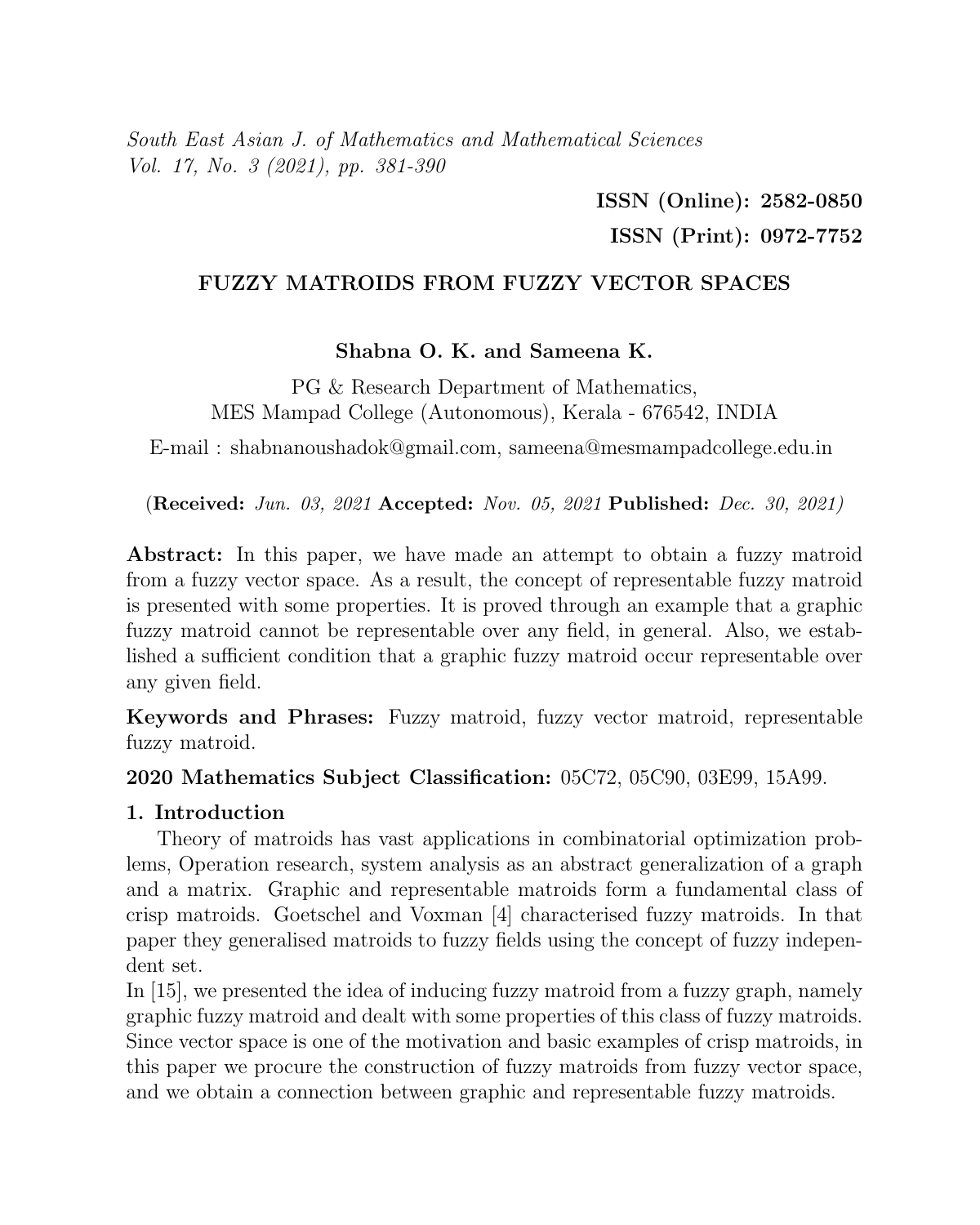A crisp matroid can be defined as follows.

**Definition 1.1.** [9] A Matroid M is an ordered pair  $(E, \mathcal{I})$  consisting of a finite set E and a collection  $\mathcal I$  of subsets of E satisfying the following three conditions:

- i.  $\phi \in \mathcal{I}$
- ii. If  $A \in \mathcal{I}$  and  $A' \subseteq A$ , then  $A' \in \mathcal{I}$
- iii. If  $A_1$  and  $A_2$  are in  $\mathcal I$  and  $|A_1| < |A_2|$ , then there is an element e of  $A_2 A_1$ such that  $A_1 \cup \{e\} \in \mathcal{I}$

The members of  $\mathcal I$  are the independent sets of M, the subsets of E those are not members of  $\mathcal I$  are called dependent sets of M and E is called ground set of M.

**Definition 1.2.** [9] Let  $E_1$  and  $E_2$  be two finite sets. Suppose that  $M_1 = (E_1, \mathcal{I}_1)$ and  $M_2 = (E_2, \mathcal{I}_2)$  are two matroids.  $M_1$  and  $M_2$  are isomorphic if there exists a mapping  $\psi : E_1 \longrightarrow E_2$  such that  $\psi$  satisfies the following conditions:

- i.  $\psi$  is a one-to-one correspondence,
- ii. For each  $X \subseteq E_1, X \in \mathcal{I}_1$  if and only if  $\psi(X) \in \mathcal{I}_2$ ,

denoted by  $M_1 \cong M_2$ . The mapping  $\psi$  s called an isomorphic mapping from  $M_1$  to  $M_2$ .

The matroid derived from a subset  $U$  of a vector space  $V$  is called the vector *matroid* [9] induced by U, symbolized by  $M[U]$ . Thus, a representable matroid [9] is a matroid which is isomorphic to a vector matroid.

To define a fuzzy matroid we adopt the following notation.

A fuzzy subset [14]  $\nu$  on a set E is a function  $\nu : E \longrightarrow [0, 1]$  The family of fuzzy sets on E is symbolised by  $\mathscr{F}(E)$ . If  $\nu, \mu \in \mathscr{F}$ , then

$$
supp \nu = \{e \in E \mid \nu(e) > 0\},
$$
  
\n
$$
m(\nu) = \inf \{ \nu(e) \mid e \in \text{supp}(\nu) \},
$$
  
\n
$$
C_r(\nu) = \{e \in E \mid \nu(e) \ge r\}, \text{where } 0 \le r \le 1,
$$
  
\n
$$
\nu \vee \mu = \max \{ \nu, \mu \},
$$
  
\n
$$
\nu \wedge \mu = \min \{ \nu, \mu \}.
$$

If  $\nu, \mu \in \mathscr{F}$ , then we take down  $\nu < \mu$  if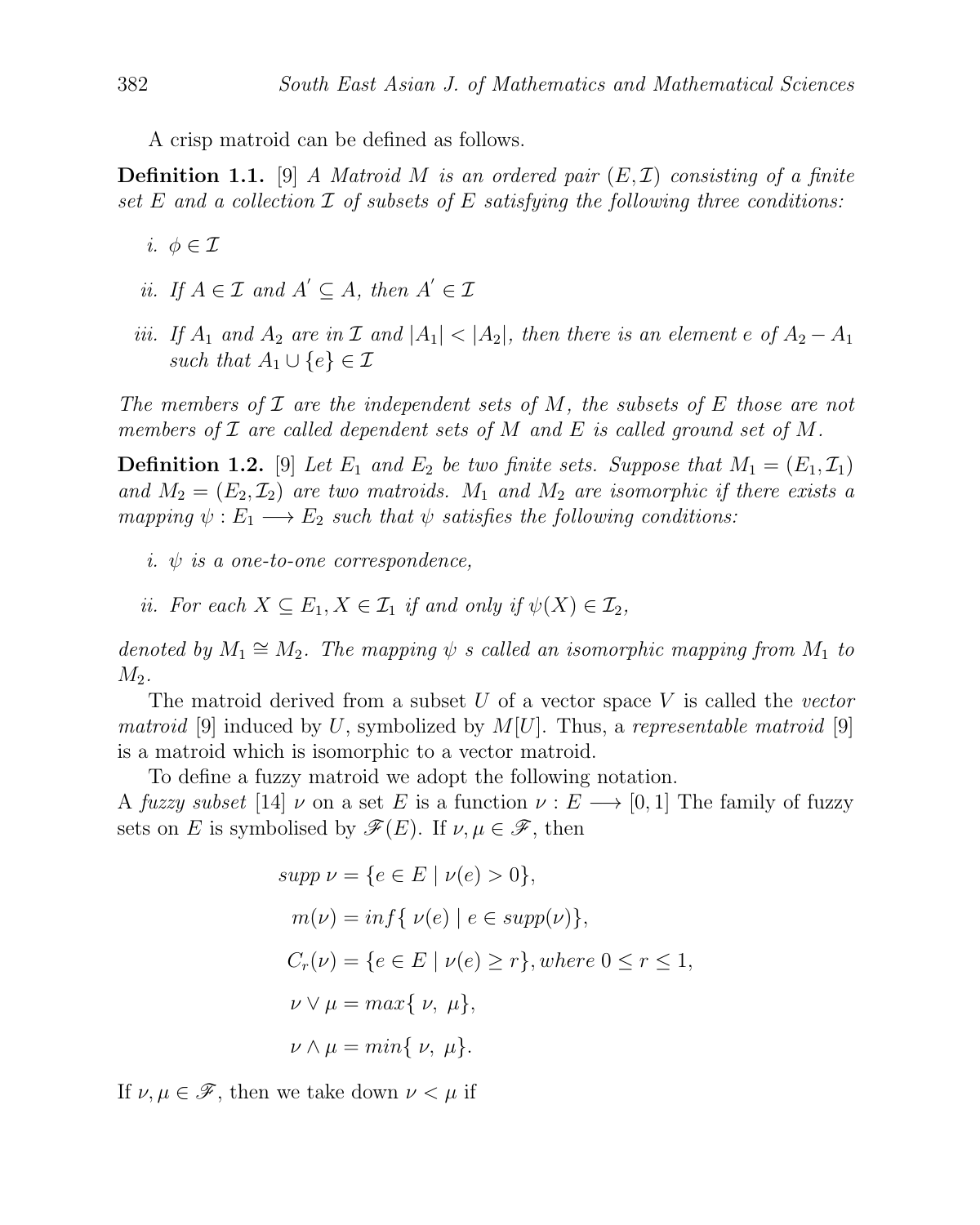- i.  $\nu(e) \leq \mu(e)$  for each e in E,
- ii.  $\nu(e) < \mu(e)$  for some e in E

A fuzzy matroid can be defined as follows.

**Definition 1.3.** [4] Let E be a finite set and  $\mathscr{I} \subseteq \mathscr{F}(E)$  be a nonempty family of fuzzy sets satisfying:

- i. If  $\nu(x) \in \mathscr{I}$ ,  $\mu \in \mathscr{F}(E)$ , and  $\mu < \nu$ , then  $\mu \in \mathscr{I}$  (Hereditary property)
- ii. If  $\nu, \mu \in \mathscr{I}$  and  $|\text{supp }\nu| < |\text{supp }\mu|$ , then there exists  $\xi \in \mathscr{I}$  such that
	- a.  $\nu < \xi < \nu \vee \mu$ b.  $m(\xi) \geq min \{ m(\nu), m(\mu) \}.$  (Exchange property)

Then the structure  $\mathcal{M} = (E, \mathcal{I})$  is a fuzzy matroid on E.

**Theorem 1.1.** [4] Let  $\mathcal{M} = (E, \mathcal{I})$  be any fuzzy matroid, and consider r, where,  $0 < r \leq 1$ . Let

$$
\mathcal{I}_r = \{ C_r(\nu) \mid \nu \in \mathscr{I} \}.
$$

Then  $M_r = (E, \mathcal{I}_r)$  is a (crisp) matroid for each r,  $0 < r \leq 1$ , on E.

In [15] we defined a graphic fuzzy matroid as follows.

**Definition 1.4.** Let  $G = (V, \sigma, \nu)$  be a fuzzy graph with  $G^* = (V, E)$  as the corresponding underlying graph. Then for each r, where  $0 < r \leq 1$ , let

$$
E_r = \{ e \in E \mid \nu(e) \ge r \}
$$
  

$$
\mathcal{F}_r = \{ F \mid F \text{ is a forest in the (crisp)graph } (V, E_r) \}
$$
  

$$
\mathcal{E}_r = \{ \mathcal{E}(F) \mid F \in \mathcal{F}_r \}, \text{where } \mathcal{E}(F) \text{ is the set of edges in } F \}
$$

If

$$
\mathscr{I} = \{ \nu \in \mathscr{F}(E) \mid C_r(\nu) \in \mathscr{E}_r \text{ for each } r, \text{ where } 0 < r \leq 1 \}
$$

Thus,  $(E, \mathscr{I})$  is a fuzzy matroid, named fuzzy cycle matroid of G, symbolised by  $\mathcal{M}_F(G)$ . Any fuzzy matroid isomorphic to  $\mathcal{M}_F(G)$  is called graphic fuzzy matroid.

#### 2. Representable Fuzzy Matroids

This section focused on the construction of a fuzzy matroid from fuzzy vector space, and then a sufficient condition for a graphic fuzzy matroid occur representable over any given field is discussed.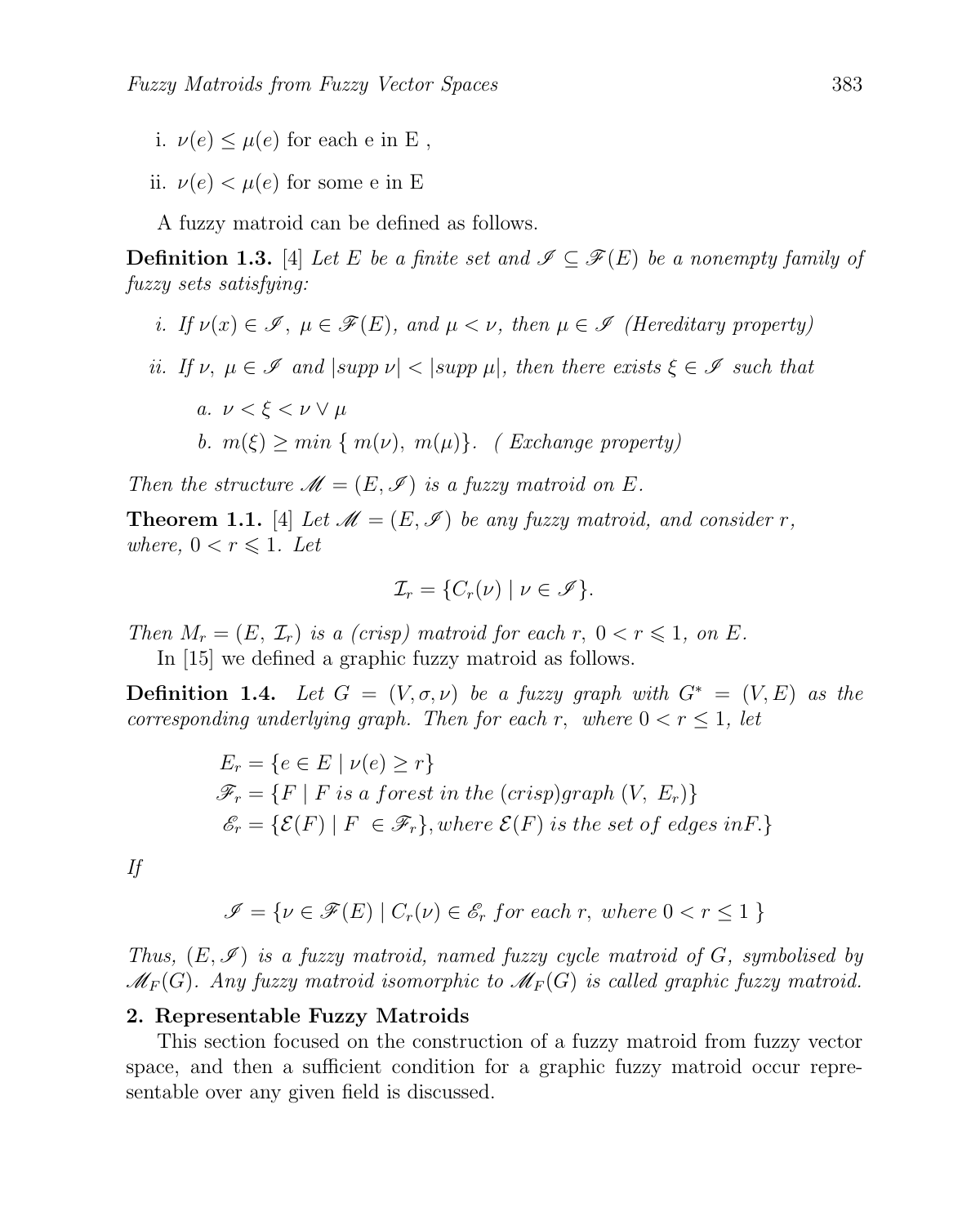**Definition 2.1.** [12] Let  $W$  be a vector space over the field of real numbers and let  $\nu : W \longrightarrow [0,1]$ . Then the pair  $\widehat{W} = (W, \nu)$  is called a fuzzy vector space if it satisfies the property that for all a,  $b \in \mathbb{R}$  and  $w_1, w_2 \in W$ , we have  $\nu(aw_1 + bw_2) > \nu(w_1) \wedge \nu(w_2).$ 

**Definition 2.2.** If  $\widehat{W} = (W, \nu)$  is a fuzzy vector space. Then, a finite set of vectors  $\{w_k\}_{k=1}^n$  is fuzzy linearly independent in W if and only if  $\{w_k\}_{k=1}^n$  is linearly independent in W and for all  $\{a_i\}_{k=1}^n \subset \mathbb{R}$ ,

$$
\nu\left(\sum_{k=1}^n a_k w_k\right) = \wedge_{k=1}^n \nu(a_k w_k)
$$

**Proposition 2.1.** [12] Consider a fuzzy vector space  $\widehat{W} = (W, \nu)$ . Then any set of vectors  $\{w_k\}_{k=1}^N \subset W \setminus \{0\}$  which has distinct v-values is linearly and fuzzy linearly independent.

In the following, we can obtain a fuzzy matroid from fuzzy vector space.

**Theorem 2.1.** Let  $\widehat{W} = (W, \nu)$  be a fuzzy vector space, where W is a vector space over  $\mathbb R$  and X be a subset of W. For each r,  $0 < r \leq 1$ , let

$$
X_r = \{x \in X \mid \nu(x) \ge r\}
$$
  

$$
\mathcal{I}_r = \{I = \{x_i\}_{i=1}^N \subset X \setminus \{0\} \mid x_i \text{ has distinct } \nu \text{ values }\}
$$

If

.

$$
\mathcal{I}_X = \{ \nu \in \mathcal{F}(X) \mid C_r(\nu) \in \mathcal{I}_r \text{ for each } r, \text{ where } 0 < r \le 1 \}
$$

then,  $(X, \mathscr{I}_X)$  is a fuzzy matroid. **Proof.** We prove the properties (i) and (ii) of definition 1.3

i. Suppose  $\mu \in \mathscr{I}_X, \nu \in \mathscr{F}(E)$ , and  $\nu \leq \mu$ . Then  $C_r(\mu) \in \mathcal{I}_r$  for each  $0 < r \leq 1$ 

Also, for each r,  $C_r(\nu) \subseteq C_r(\mu)$  and  $(X, \mathcal{I}_r)$  is a crisp matroid by Theorem 1.1.

$$
\Rightarrow C_r(\nu) \in \mathcal{I}_r \text{ for each } r.
$$
  

$$
\Rightarrow \nu \in \mathcal{I}_X
$$

Thus,  $(X, \mathscr{I}_X)$  satisfies the first property.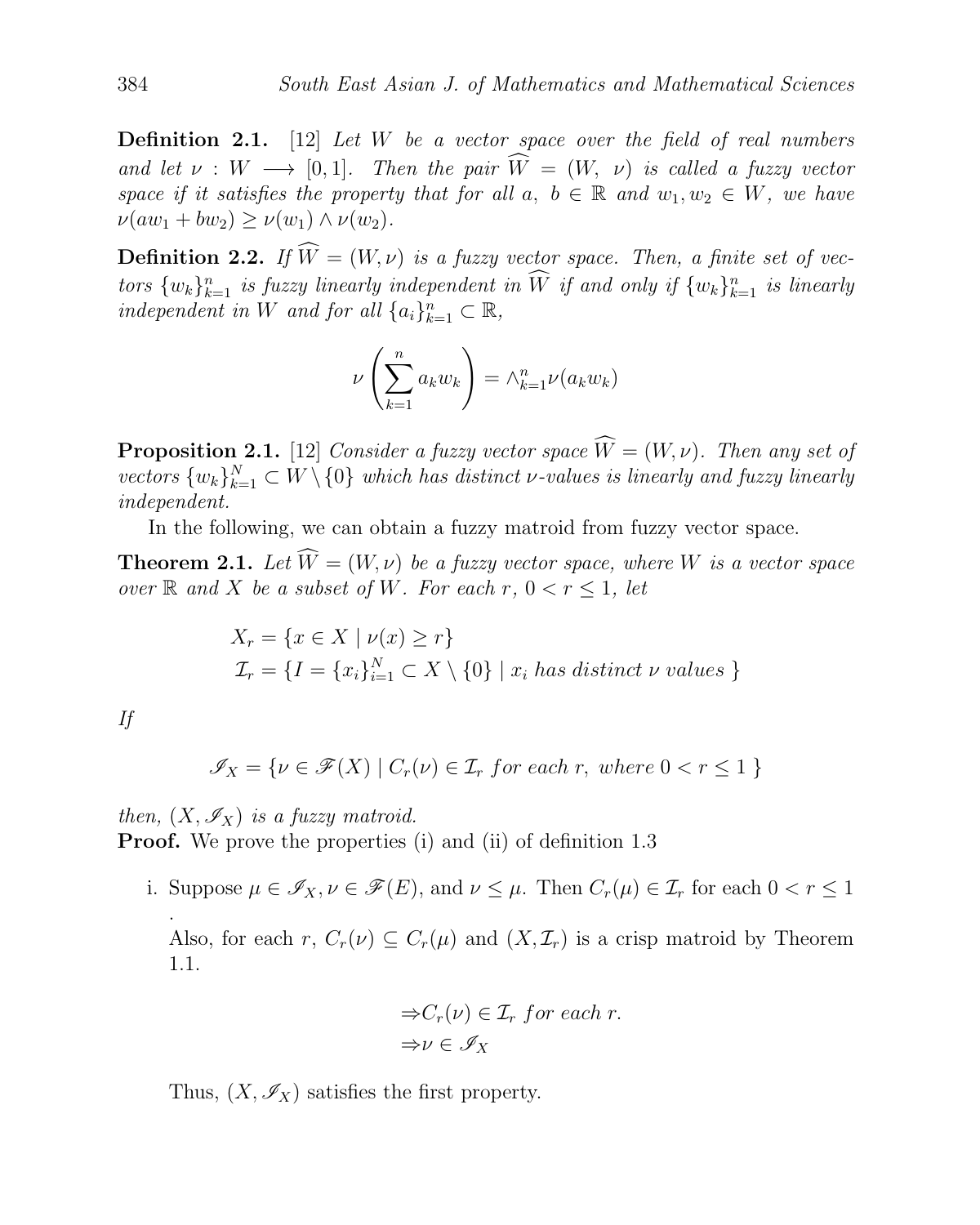ii. Suppose that  $\alpha, \beta \in \mathscr{I}_X$  and  $|supp \alpha| < |supp \beta|$ . Let  $\delta = min\{m(\alpha), m(\beta)\}.$ Then we have,  $supp \alpha \in I_{\delta}$  and  $supp \beta \in I_{\delta}$ . Thus,  $\exists$  a set  $Y \in I_{\delta}$  such that  $supp \alpha \subseteq Y \subseteq supp \alpha \cup supp \beta$ , as  $(X, \mathcal{I}_{\delta})$  is a crisp matroid, Let

$$
\xi(w) = \begin{cases} \alpha(w), & \text{if } w \in \text{supp } \alpha \\ \delta, & \text{if } w \in Y \setminus \text{supp } \alpha \\ 0, & \text{otherwise} \end{cases}
$$
 (1)

Then verily  $\xi \in \mathscr{I}_X$ ,  $\alpha < \xi \leq \alpha \vee \beta$  and  $m(\xi) \geq min\{m(\alpha), m(\beta)\}.$  Thus,  $(X, \mathscr{I}_X)$  is a fuzzy matroid.

In the above theorem  $(\widehat{E}, \mathscr{I}_X)$  is called the *fuzzy vector matroid* induced by X, denoted by  $\mathscr{M}_F[X]$ .

**Example 2.1.** Consider  $\widehat{W} = (\mathbb{R}^3, \nu)$ , where  $\nu [(0, 0, 0)] = 1$ ,  $\nu [(0, 0, \mathbb{R} \setminus \{0\})] =$  $1/2, \nu [(0, \mathbb{R} \setminus \{0\}, 0)] = 1/4$  and  $\nu [(\mathbb{R} \setminus \{0\}, \mathbb{R}, \mathbb{R})] = 1/3$ . Now, consider the following matrix

|  |  |  | $w_1$ $w_2$ $w_3$ $w_4$ $w_5$ $w_6$ $w_7$                                                                                        |
|--|--|--|----------------------------------------------------------------------------------------------------------------------------------|
|  |  |  |                                                                                                                                  |
|  |  |  |                                                                                                                                  |
|  |  |  | $\left[ \begin{matrix} 0 & 1 & 1 & 0 & 0 & 0 & 0 \\ 0 & 0 & 2 & 0 & 4 & 2 & 2 \\ 0 & 0 & 0 & 4 & 8 & 4 & 0 \end{matrix} \right]$ |

Let  $X \subseteq \mathbb{R}^3$  be the set  $\{w_1, w_2, w_3, w_4, w_5, w_6, w_7\}$  of column labels of the matrix. Then, clearly  $\nu(w_1) = 1$ ,  $\nu(w_2) = 1/3$ ,  $\nu(w_3) = 1/4$ ,  $\nu(w_4) = 1/2$ ,  $\nu(w_5) =$  $1/4$ ,  $\nu(w_6) = 1/4$ ,  $\nu(w_7) = 1/4$ .

Let  $\mathscr{I}_X$  be the family of fuzzy subsets of X under  $\nu$  such that each  $w_i$  has distinct v values. Then  $\mathscr{I}_X$  consists of all fuzzy subsets of  $X \setminus \{w_1\}$  with atmost three elements except for  $\{w_2, w_3, w_7\}$ ,  $\{w_4, w_6, w_7\}$ ,  $\{w_4, w_5, w_7\}$  and any fuzzy subset containing  $\{w_5, w_6\}$ .

Then,  $(X, \mathscr{I}_X)$  is a fuzzy vector matroid.

**Definition 2.3.** Let  $\mathcal{M} = (E, \mathcal{I})$  be a fuzzy matroid. If we can find a subset X of some fuzzy vector space  $\widehat{W} = (W, \mu)$  such that  $\mathscr{M} \cong \mathscr{M}_F[X]$ , then  $\mathscr{M}$  is called a representable fuzzy matroid, we also say that  $\mathscr M$  is representable.

Note. In crisp matroid theory, we have the result that a graphic matroid is representable over any field. However, through the next example we show that not all fuzzy matroids are representable over any field. This statement is vindicated below as an example.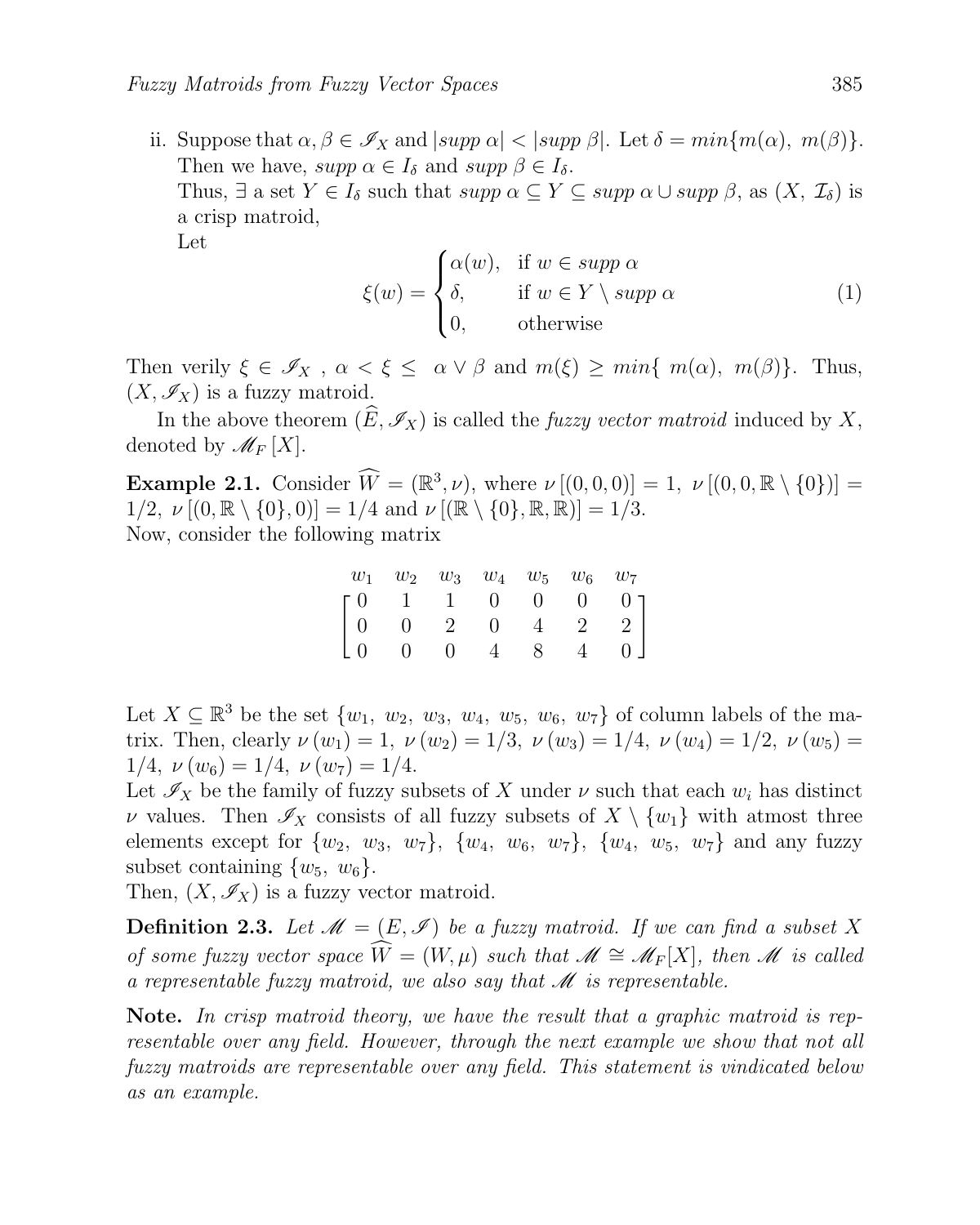Example 2.2. Let  $X = \{x_1, x_2, x_3\}, \mathcal{I}_1 = \{\Phi\}, \mathcal{I}_{0.6} = \{\Phi, \{x_1\}, \{x_2\},\$  ${x_1, x_2}$ ,  $\mathcal{I}_{0.25} = {\Phi, \{x_1\}, \{x_2\}, \{x_3\}, \{x_1, x_2\}, \{x_1, x_3\}, \{x_2, x_3\}}.$ Then clearly,  $(X, \mathcal{I}_1)$ ,  $(X, \mathcal{I}_{0.25})$  and  $(X, \mathcal{I}_{0.6})$  are crisp matroids, and  $\mathcal{I}_1 \subset \mathcal{I}_{0.6} \subset \mathcal{I}_{0.25}$ . Let

$$
\mathcal{I}_r = \begin{cases} \mathcal{I}_{0.25}, & r \in (0, 0.25] \\ \mathcal{I}_{0.6}, & r \in (0.25, 0.6] \\ \mathcal{I}_1, & r \in (0.6, 1] \end{cases}
$$

and let

$$
\mathscr{I} = \{ \mu \in \mathscr{F}(X) | C_r(\mu) \in \mathscr{I}_r, r \in (0,1] \}.
$$

Then,  $(X, \mathscr{I})$  is a fuzzy matroid.

Let  $G = (G^*, \xi)$  be a fuzzy graph of following figure.



It is easy to see that  $(X, \mathscr{I}) \cong M_F(G)$ . Thus,  $(X, \mathscr{I})$  is a graphic fuzzy matroid. Suppose that there exist a fuzzy vector space  $\hat{W} = (W, \nu)$  and  $Y \subseteq W$  such that  $M_F(G) \cong M_F[Y]$ . By definition of graphic and representable fuzzy matroids, we obtain that Y consists of three linearly dependent elements, in which any two are linearly independent. Let  $Y = \{y_1, y_2, y_3\}$  by isomorphism between two fuzzy matroids, there should exist a vector such that its value in  $\nu$  is exactly 0.25. Let us assume that,  $\nu(u_1) = 0.25$ . Since  $y_1$  is the linear combination of  $y_2$  and  $u_3$ , it follows that  $0.25 = \nu(y_1) \geq \nu(y_2) \wedge \nu(y_3) = 0.6$ , a contradiction. Thus,  $(W, \mathscr{I})$  is not a representable fuzzy matroid.

Now, we think about the condition which makes a graphic fuzzy matroid occur representable over any field.

**Theorem 2.2.** [12] Given a vector space E with basis  $B = \{v_{\alpha}\}_{{\alpha \in A}}$ , constant  $\mu_0 \in (0,1]$  and any set of constants  $\{\mu_\alpha\}_{\alpha \in A} \subset (0,1]$  such that  $\mu_0 \geq \alpha$  for all  $\alpha \in A$ . Let us construct a function  $\mu : E \longrightarrow [0,1]$  in the following way. Any  $z \neq 0, z \in E$  can be uniquely written as  $z = \sum_{i=1}^{N} a_i \nu_{\alpha_i}$ , with  $a_i \neq 0$ . Define,  $\mu(z) = \wedge_{i=1}^N \mu_{\alpha_i}$  and  $\mu(0) = \mu_0$ .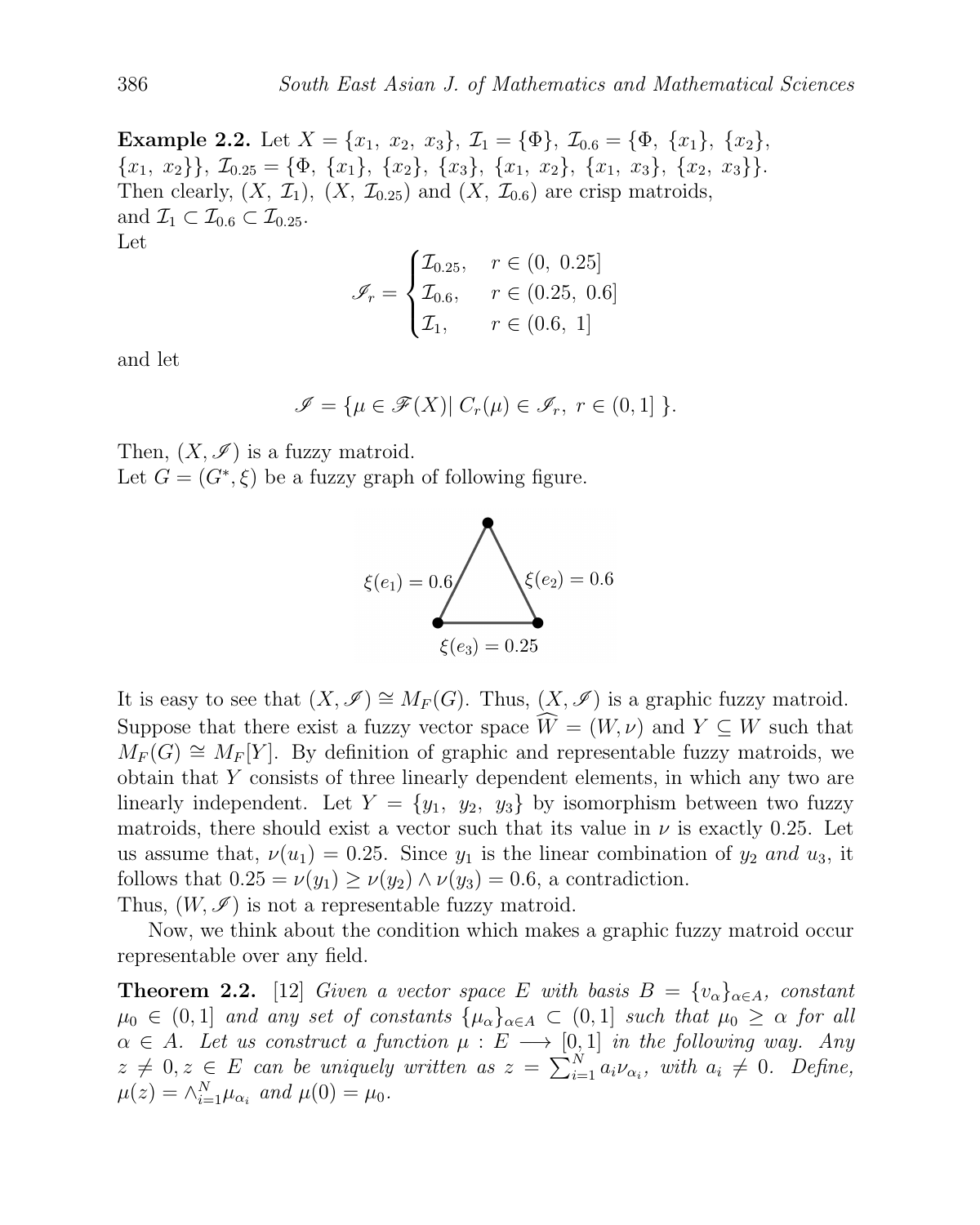Clearly  $\mu$  is defined for all  $z \in E$  and is well-defined. Thus,  $\widehat{E} = (E, \mu)$  is a fuzzy vector space with fuzzy basis B.

**Theorem 2.3.** Let  $\mathcal{M} = (E, \mathcal{I})$  be a fuzzy matroid. If  $\mathcal{M} \cong \mathcal{M}_F(G)$  where G is a fuzzy tree, then  $\mathcal M$  is representable fuzzy matroid over any field  $F$ .

**Proof.** Let  $V(G) = \{v_1, v_2, ..., v_n\}$  be the edge set of G, where  $n > 0$ , and let m be the number of edges in G. Let F be any field and suppose 0 and 1 are respectively the additive and multiplicative identity elements of F. Let  $W_n(F)$  be an *n* dimensional vector space over  $F$ .

Now consider the collection of vectors

 $\mathcal{E} = \{e_i \in W_n(F)|\text{ } i\text{th component of } e_i \text{ is } 1 \text{ and all other components are } 0\}$ 

Now, we have to obtain a fuzzy vector space  $\widehat{W}$  such that the fuzzy matroid induced by E is isomorphic to  $\mathscr M$ .

For that, set a map  $\psi$  from  $E(G)$  to  $W_n(F)$  such that  $\psi(e) = e_j - e_i$ , where e is the edge connecting the vertices  $v_i$  and  $v_j$ .

Now, consider the collection

$$
B = \{ \psi(e) \mid e \in E(G) \}
$$

and let  $W = \langle B \rangle$ , that is, W is the subspace spanned by B.

In crisp case, we have, for any subset Y of  $E(G)$ , Y does not contain any cycles in G if and only if the vector family of  $\psi(Y)$  is independent on W.

Obviously, the vectors in B are linearly independent, since  $G$  is a fuzzy tree. By Theorem 2.2, we can get a fuzzy vector space  $\widehat{W}$  with B as fuzzy basis.

Thus by definition of graphic and representable fuzzy matroids  $\mathscr{M}_F(G) \cong \mathscr{M}_F[W]$ . Therefore,  $\mathcal M$  is representable over F.

### 3. Conclusion

This study describes the construction of a new class of fuzzy matroids which is from fuzzy vector space, and introduced the concept of representable fuzzy matroids. Even though, in crisp matroid theory, a graphic matroid is representable over any field, through an example we have shown that not all graphic fuzzy matroids can be representable over any field. But, when a fuzzy matroid is isomorphic to a fuzzy cycle matroid which is induced from a fuzzy tree, it is representable over any field.

### Acknowledgments

The work of the first author is supported by the CSIR, Human Resource and Development Group, India, under the grant number 08/706(0002)/2018-EMR-I Dated 24/04/2019.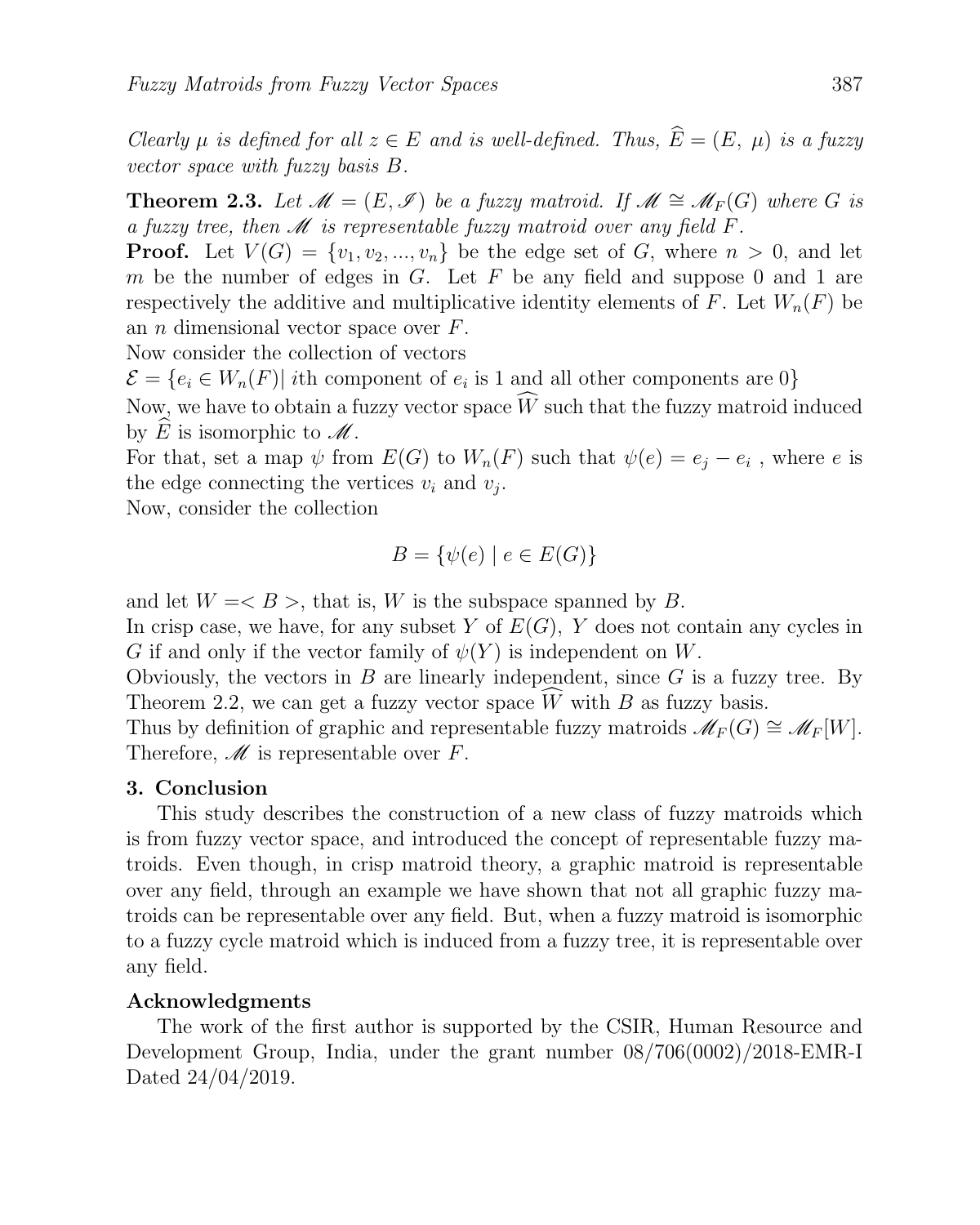### References

- [1] Al-Hawary, T., Fuzzy closure matroids, Matematika, 32 (2016), 69-74.
- [2] Bondy, J. A. and Murty, V. S. R, Graph Theory, Springer, (2007).
- [3] Gani Nagoor A., Malarvizhi, J., Isomorphism on fuzzy graphs, International Journal of Mathematical and Computational Sciences, 2 (2008), 825-831.
- [4] Goetschel and Voxman, Fuzzy matroids, Fuzzy sets and systems, 27 (1988), 291-302.
- [5] Goetschel and Voxman, Bases of fuzzy matroids, Fuzzy sets and systems, 31 (1989), 253-261.
- [6] Goetschel and Voxman, Fuzzy circuits, Fuzzy sets and systems, 32 (1989), 35-43.
- [7] Goetschel and Voxman, Fuzzy rank functions, Fuzzy sets and systems, 42 (1991), 245-258.
- [8] Huang Chun-E., Graphic and representable fuzzifying matroids, Proyecciones Journal of Mathematics, 29 (2010), 17-30.
- [9] James Oxley, Matroid Theory, Oxford University Press, (1992).
- [10] Leonidas S. Pitsoulis, Topics in Matroid Theory, Springer, (2014).
- [11] Li Yonghong, Shi Yingjie and Qiu Dong, The Research of the closed fuzzy matroids, Journal of Mathematics and Informatics, 2 (2014), 17-23.
- [12] Lubczonok P., Fuzzy vector spaces, Fuzzy Sets and Systems, 38 (1990), 329- 343.
- [13] Lu, L. X. and Zheng, W. W., Categorical relations among matroids, Fuzzy matroids and Fuzzifying matroids, Iranian Journal of Fuzzy Systems, 7 (2010), 81-89.
- [14] Mathew Sunil, Mordeson John N. and Malik Davender S., Fuzzy Graph Theory, Springer, (2018).
- [15] Shabna O. K. and Sameena K., Graphic fuzzy matroids, South East Asian J. of Mathematics and Mathematical Sciences, Vol. 17, No. 1 (2021), 223-232.